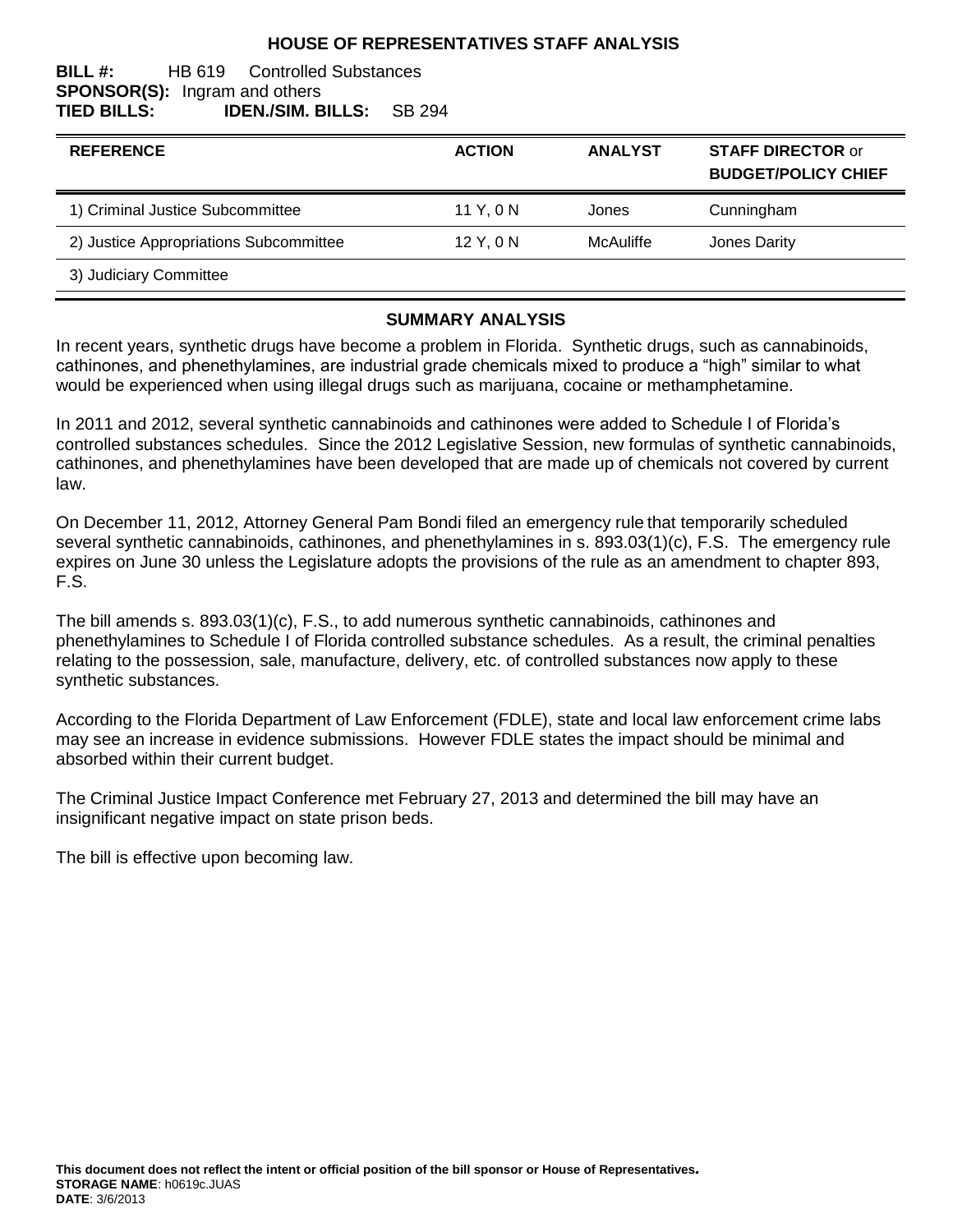# **FULL ANALYSIS**

# **I. SUBSTANTIVE ANALYSIS**

### A. EFFECT OF PROPOSED CHANGES:

# **Background**

Chapter 893, F.S., sets forth the Florida Comprehensive Drug Abuse Prevention and Control Act and classifies controlled substances into five categories, known as schedules. These schedules are used to regulate the manufacture, distribution, preparation and dispensing of the substances listed therein. The distinguishing factors between the different drug schedules are the "potential for abuse"<sup>1</sup> of the substance listed therein and whether there is a currently accepted medical use for the substance. Schedule I substances have a high potential for abuse and have no currently accepted medical use in the United States. $2$  Cannabis and heroin are examples of Schedule I drugs.<sup>3</sup>

Chapter 893, F.S., contains a variety of provisions criminalizing behavior related to controlled substances. Most of these provisions are found in s. 893.13, F.S., which criminalizes the possession, sale, purchase, manufacture, and delivery of controlled substances. The penalty for violating these provisions depends largely on what schedule the substance is listed in. Other factors, such as the quantity of controlled substance involved, can also affect the penalties for violating the criminal provisions of ch. 893, F.S.

In recent years synthetic drugs have emerged in Florida. Synthetic drugs, such as cannabinoids, cathinones, and phenethylamines, are industrial grade chemicals mixed to produce a "high" similar to what would be experienced when using illegal drugs such as marijuana, cocaine or methamphetamine.<sup>4</sup> According to the Florida Department of Law Enforcement (FDLE), synthetic drugs "have no legitimate medical use and have a high potential for abuse."<sup>5</sup>

#### Synthetic Cannabinoids

Synthetic cannabinoids (also known as "K2" or "Spice") are chemically engineered substances that, when smoked or ingested, can produce a high similar to marijuana, without the deltatetrahydrocannabinol (THC).<sup>6</sup> The chemicals are a white powder that is often applied to a plant material to mimic marijuana.<sup>7</sup> Synthetic cannabinoids have been developed over the last 30 years for research purposes to investigate the cannabinoid system. $8\,$  No legitimate non-research uses have been identified for synthetic cannabinoids and they have not been approved by the U.S. Food and Drug Administration for human consumption.<sup>9</sup>

 $\overline{a}$ 

9 *Id.*

<sup>&</sup>lt;sup>1</sup> Section 893.035(3)(a), F.S., defines "potential for abuse" as a substance that has properties as a central nervous system stimulant or depressant or a hallucinogen that create a substantial likelihood of its being: used in amounts that create a hazard to the user's health or the safety of the community; diverted from legal channels and distributed through illegal channels; or taken on the user's own initiative rather than on the basis of professional medical advice.

<sup>2</sup> *See,* s. 893.03, F.S.

<sup>3</sup> *Id.*

<sup>4</sup> *Synthetic Narcotics*, FDLE Powerpoint Presentation before the House Criminal Justice Subcommittee, David Gross, January, 16, 2013 (on file with the Criminal Justice Subcommittee).

 $<sup>5</sup>$  FDLE Memo Relating Controlled Substances, February 13, 2013 (on file with the Criminal Justice Subcommittee).</sup>

<sup>6</sup> *Supra* note 4.

<sup>7</sup> *Id*.

<sup>8</sup> *Schedules of Controlled Substances: Temporary Placement of Five Synthetic Cannabinoids Into Schedule I*, Federal Register, The Daily Journal of the United States Government, November 24, 2010, [http://www.federalregister.gov/articles/2010/11/24/2010-](http://www.ncsl.org/) [29600/schedules-of-controlled-substances-temporary-placement-of-five-synthetic-cannabinoids-into-schedule](http://www.ncsl.org/) (last visited on February 13, 2013).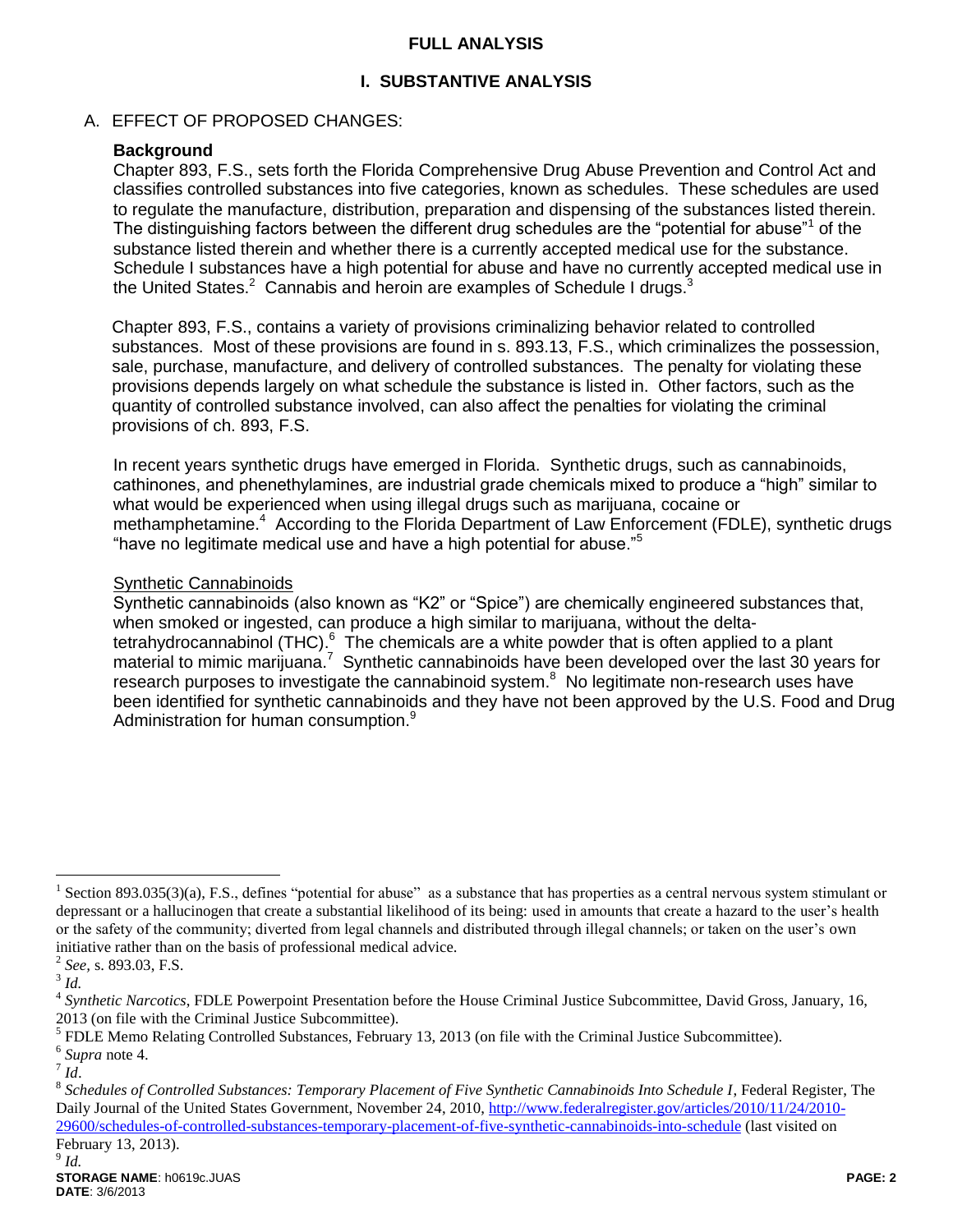# Synthetic Cathinones

Synthetic cathinones (also known as "bath salts") are substances that are chemically similar to amphetamines and other substances.<sup>10</sup> Synthetic cathinones gained popularity in late 2010 and early 2011 due to being widely available online and in smoke shops.<sup>1</sup>

# Synthetic Phenethylamines

Phenethylamines are synthetic substances invented by Dr. Alexander Shulgin.<sup>12</sup> Phenethylamines are known for their intense hallucinogenic effects.<sup>13</sup> The use of synthetic phenethylamines is highly dose sensitive and directly affects the human body's nervous system.<sup>14</sup> There has been a recent increase of synthetic phenethylamines production and use because of the recent regulation of cannabinoids and cathinones.<sup>15</sup>

# Synthetic Drug Abuse

Despite being labeled "not for human consumption," synthetic cannabinoids, cathinones and phenethylamines are used as recreational drugs and have been marketed as legal and safer alternatives to illegal methods of getting "high."<sup>16</sup> They can be found on the Internet, specialty smoke shops, and convenience stores.<sup>17</sup> These substances are predominately being used by individuals between the ages of 16 and 30. There have been cases in Florida where these substances have caused individuals to behave inappropriately, and in some instances die.<sup>18</sup>

# Recent Legislation

In 2011 and 2012, several synthetic cannabinoids and cathinones were added to Schedule I of Florida's controlled substances schedules.<sup>19</sup> As a result, the criminal penalties relating to the possession, sale, manufacture, delivery, etc. of controlled substances now apply to these synthetic substances. For example:

- Possessing three grams or less of listed synthetic cannabinoids and cathinones (not in powdered form) is a first degree misdemeanor<sup>20</sup>,<sup>21</sup>
- It is a third degree felony<sup>22</sup> for a person knowingly sell, manufacture, or deliver, or possess with intent to sell, manufacture, or deliver, listed synthetic cannabinoids and cathinones;<sup>23</sup> and
- It is a third degree felony for a person to purchase, or possess with intent to purchase listed synthetic cannabinoids and cathinones.<sup>24</sup>

# Recent Issues

Since the 2012 Legislative Session, new formulas of synthetic cannabinoids, cathinones, and phenethylamines have been developed that are made up of chemicals not covered by current law.<sup>25</sup> According to FDLE, state and local law enforcement agencies are currently limited in their ability to

<sup>13</sup> *Id.*

 $\overline{a}$ 

- <sup>14</sup> *Id.*
- <sup>15</sup> *Id.*

<sup>19</sup> Chapters 2012-23, 2011-73, and 2011-90, L.O.F.

 $20$  A first degree misdemeanor is punishable by up to a year in jail, a fine of up to \$1,000, or both. Sections 775.082 and 775.083, F.S. <sup>21</sup> Section 893.13(6)(b), F.S.

<sup>22</sup> A third degree felony is punishable by up to five years imprisonment and a \$5,000 fine. Sections 775.082 and 775.083, F.S. <sup>23</sup> Section 803 13(1)(a)? F.S.

Section 893.13(1)(a)2., F.S.

<sup>24</sup> Section 893.13(2)(a)2., F.S.

<sup>25</sup>*Supra* note 5.

**STORAGE NAME**: h0619c.JUAS **PAGE: 3 DATE**: 3/6/2013

<sup>&</sup>lt;sup>10</sup> *Consideration of the Cathinones*, Advisory Council on the Misuse of Drugs, United Kingdom, March 2010, <http://www.homeoffice.gov.uk/publications/drugs/acmd1/acmd-cathinodes-report-2010?view=Binary> (last visited on February 12, 2013).

 $\frac{2012}{11}$  *Supra* note 4.

<sup>12</sup> *Id.*

<sup>&</sup>lt;sup>16</sup> Bath Salts" Receive Emergency Drug Scheduling, Brief # 10-194, Public Florida Fusion Center, Unit Reporting: Office of Statewide Intelligence, January 26, 2011[, http://www.fdle.state.fl.us/Content/BathSalts/FDLEBrief10\\_194BathSaltsPublic.pdf](http://www.fdle.state.fl.us/Content/BathSalts/FDLEBrief10_194BathSaltsPublic.pdf) (last visited on February 13, 2013). *See also, Supra* note 10.

<sup>&</sup>lt;sup>17</sup> Bath Salts" Receive Emergency Drug Scheduling, Brief # 10-194, Public Florida Fusion Center, Unit Reporting: Office of Statewide Intelligence, January 26, 2011[, http://www.fdle.state.fl.us/Content/BathSalts/FDLEBrief10\\_194BathSaltsPublic.pdf](http://www.fdle.state.fl.us/Content/BathSalts/FDLEBrief10_194BathSaltsPublic.pdf) (last visited on February 13, 2013).

<sup>18</sup> *Supra* note 4.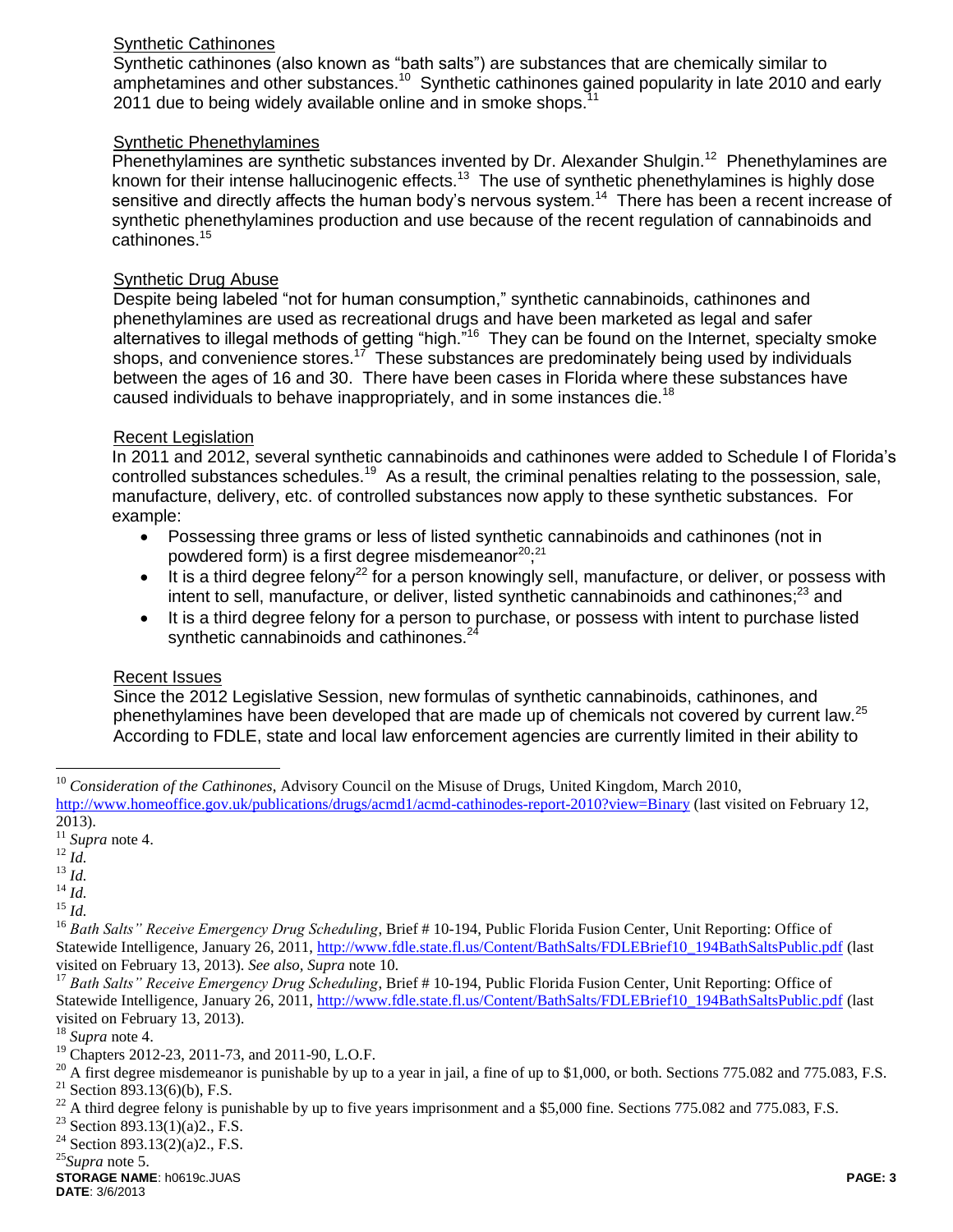intercede in cases involving any of the these chemical substances, thus creating an environment where individuals are able to possess, distribute, and/or use these harmful substances without fear of prosecution by state and local law enforcement.<sup>26</sup>

On December 11, 2012, Attorney General Pam Bondi filed an emergency rule<sup>27</sup> that temporarily scheduled several synthetic cannabinoids, cathinones, and phenethylamines in s. 893.03(1)(c), F.S.<sup>28</sup> The emergency rule expires on June 30 unless the Legislature adopts the provisions of the rule as an amendment to chapter 893, F.S.

### **Effect of the Bill**

The bill amends s. 893.03(1)(c), F.S., to add numerous synthetic cannabinoids, cathinones and phenethylamines to Schedule I of Florida controlled substance schedules. As a result, the criminal penalties relating to the possession, sale, manufacture, delivery, etc. of controlled substances now apply to these synthetic substances.

The bill removes the current listing of 3, 4-Methylenedioxymethamphetamine (MDMA) from s. 893.03(1)(a), F.S., to s. 893.03(1)(c), F.S. FDLE states that "[t]his re-designation is in keeping with the nature of MDMA's effects on the abuser and consistent with the Drug Enforcement Administration's scheduling of MDMA as a hallucinogenic substance in 21 C.F.R. §1308.11."<sup>29</sup> The bill also specifies that isomers of substances listed in s. 893.03(1)(c), F.S., include optical, positional, or geometric isomers.<sup>30</sup>

The bill reenacts ss. 893.13(1)-(6) and 921.0022(3)(b)-(e), F.S., to incorporate the amendments of s. 893.03, F.S.

#### B. SECTION DIRECTORY:

Section 1. Amends s. 893.03, F.S., relating to standards and schedules.

Section 2. Amends s. 893.13, F.S., relating to prohibited acts; penalties.

Section 3. Amends s. 893.135, F.S., relating to trafficking; mandatory sentences; suspension or reduction of sentences; conspiracy to engage in trafficking.

Section 4. Reenacts s.893.13, F.S., relating to prohibited acts; penalties.

Section 5. Reenacts s. 921.0022, F.S., relating to Criminal Punishment Code; offense severity ranking chart.

Section 6. The bill is effective upon becoming law.

# **II. FISCAL ANALYSIS & ECONOMIC IMPACT STATEMENT**

A. FISCAL IMPACT ON STATE GOVERNMENT:

 $\overline{a}$ <sup>26</sup> *Id*.

 $27$  2ER 12-1, Office of the Attorney General,

[http://myfloridalegal.com/webfiles.nsf/WF/MMFD-92VKZ8/\\$file/ER+RuleOAGRuleCertification12-11-2012.pdf](http://myfloridalegal.com/webfiles.nsf/WF/MMFD-92VKZ8/$file/ER+RuleOAGRuleCertification12-11-2012.pdf) (last visited on February 12, 2013).

 $^{28}$  Pursuant to s. 893.035, F.S., if the Attorney General finds that the scheduling of a substance in Schedule I of s. 893.03, F.S., on a temporary basis is necessary to avoid an imminent hazard to the public safety, she or he may by rule, and without regard to requirements in s. 893.035(5), F.S., regarding medical and scientific evaluation, schedule the substance in Schedule I if it is not listed in any other schedule in s. 893.03, F.S.

 $29$  Supra note 5.

**STORAGE NAME**: h0619c.JUAS **PAGE: 4**  $30$  The FDLE states that "the current language in F.S. 893.03(1)(c) does not specifically include optical, positional, or geometric isomers of the listed chemical substances." *Id.*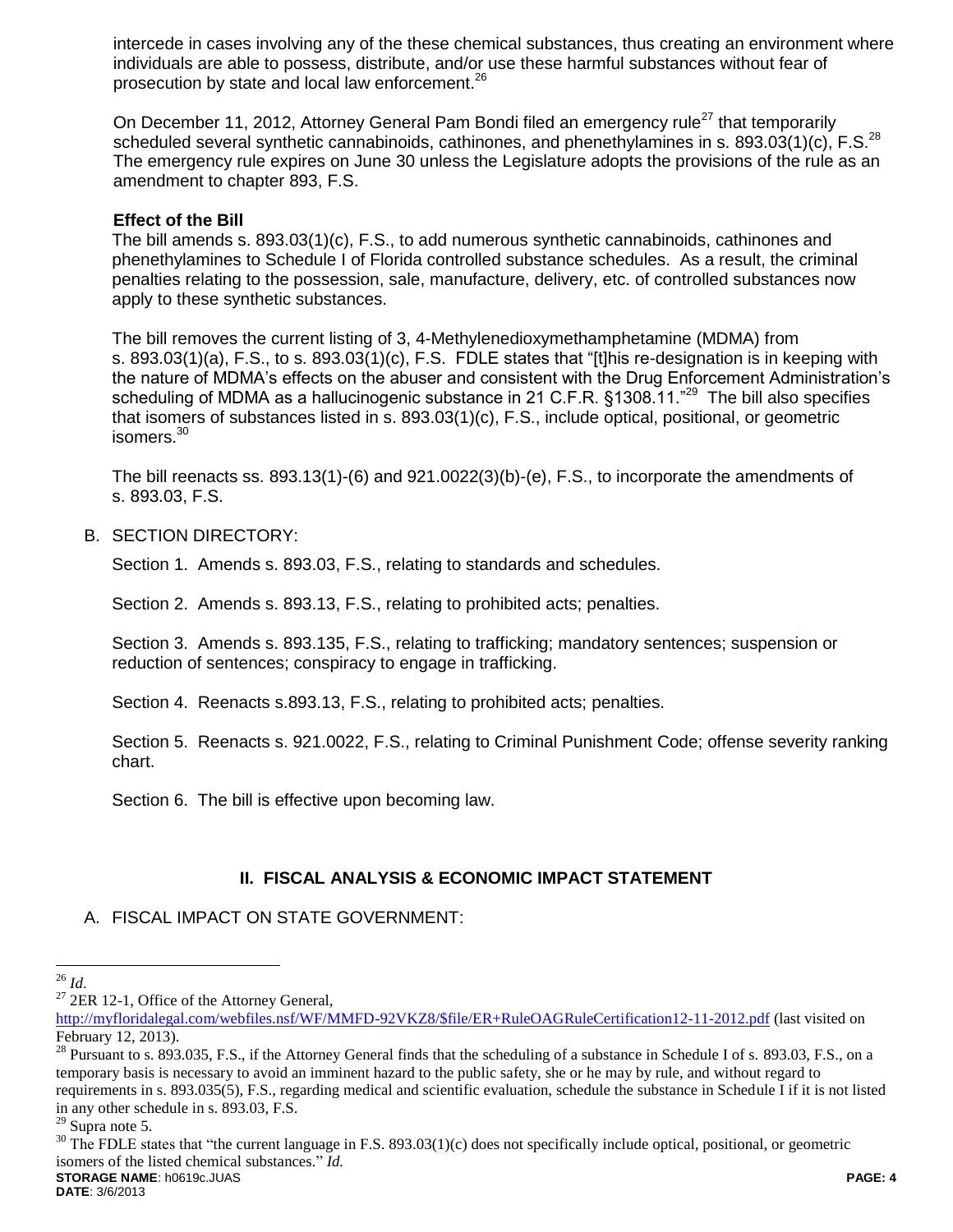1. Revenues:

The bill does not appear to have an impact on state revenues

2. Expenditures:

The bill adds additional chemical substances to Schedule I of Florida's controlled substance schedules. According to FDLE, this could potentially increase the number of evidence submissions into FDLE's Crime Laboratory System. $31$  The lab system will need to acquire all of the required standards necessary to test the proposed chemical substances.<sup>32</sup> However, FDLE's fiscal analysis states that the bill will have a minimal fiscal impact and can be absorbed within their current budget.<sup>33</sup>

The Criminal Justice Impact Conference met February 27, 2013 and determined the bill may have an insignificant negative impact on state prison beds.

- B. FISCAL IMPACT ON LOCAL GOVERNMENTS:
	- 1. Revenues:

The bill does not appear to have any impact on local government revenues.

2. Expenditures:

Because the bill adds certain synthetic substances to s. 893.03, F.S., local agencies which fund and maintain their own crime lab with a chemistry section would potentially be facing a rise in evidence submissions associated with the additions of the proposed chemical substances.<sup>34</sup> This may also have a negative jail bed impact because possession of three grams or less of the newly added substances is a first degree misdemeanor.

C. DIRECT ECONOMIC IMPACT ON PRIVATE SECTOR:

According to FDLE, the bill "should have little impact on the private sector and would only affect those retailers who are currently profiting on the sale of chemical substances known to be abused by those seeking an altered mental state or 'high."<sup>35</sup>

D. FISCAL COMMENTS:

None.

# **III. COMMENTS**

- A. CONSTITUTIONAL ISSUES:
	- 1. Applicability of Municipality/County Mandates Provision:

The bill appears to be exempt from the requirements of Article VII, Section 18, of the Florida Constitution because it is a criminal law.

2. Other:

None.

B. RULE-MAKING AUTHORITY:

The bill does not appear to create a need for rulemaking or rulemaking authority.

 $\overline{a}$